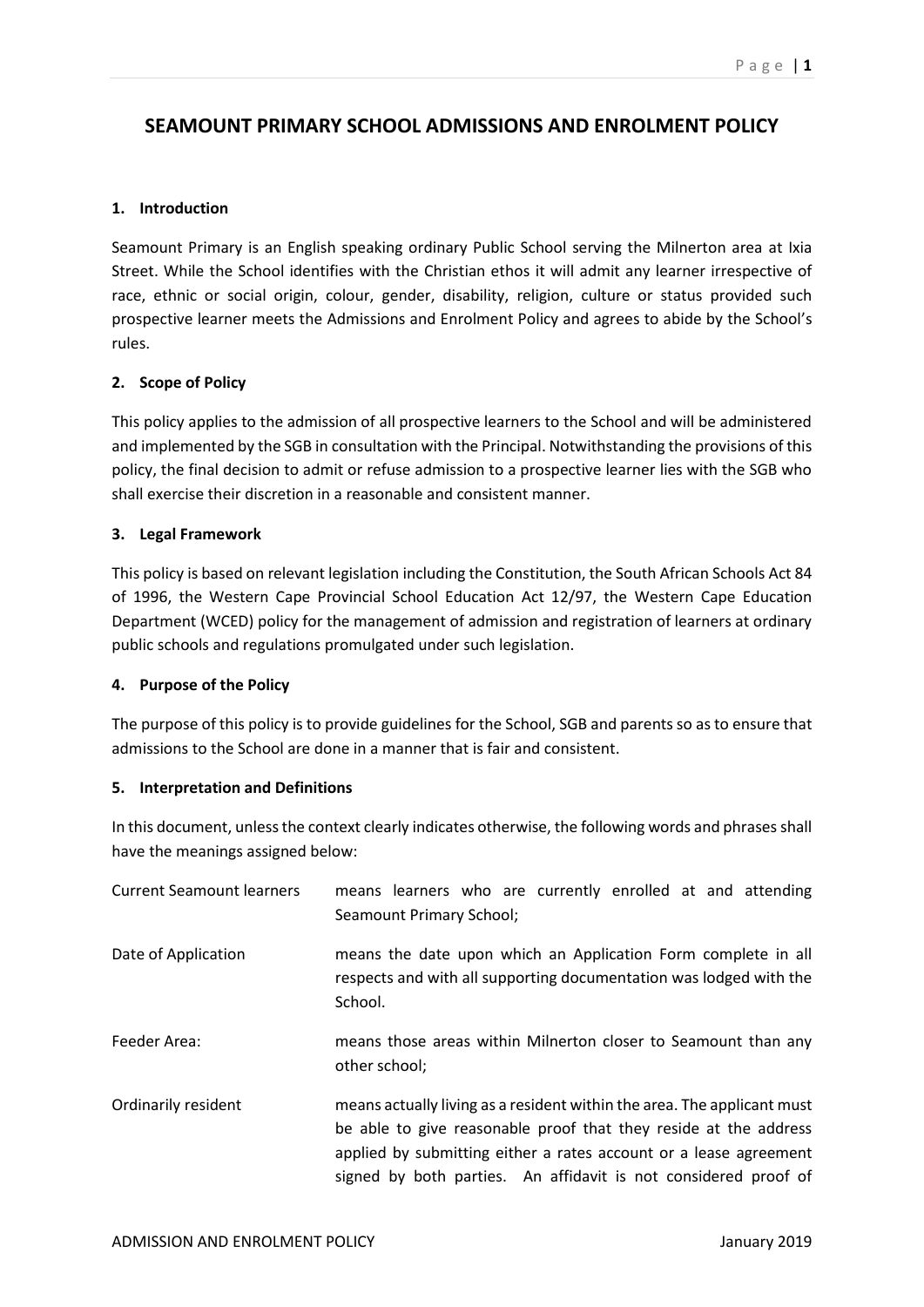|                         | residence unless it is confirmed by the owner of the property<br>together with the owner's rates account;                                                                                                                                     |
|-------------------------|-----------------------------------------------------------------------------------------------------------------------------------------------------------------------------------------------------------------------------------------------|
| Seamount Family         | means the legal sons and daughters of former Seamount Primary<br><b>School learners</b>                                                                                                                                                       |
| <b>Other Applicants</b> | means prospective learners who are not ordinarily resident within the<br>school area;                                                                                                                                                         |
| Maximum capacity        | the maximum number of learners for a grade as reasonably<br>determined by the SGB from time to time, at present time this is 28<br>learners per class;                                                                                        |
| Parent                  | means the biological parents, the legal guardian or foster parents and<br>any person who undertakes to fulfill the obligations of parenthood or<br>legal guardianship in respect of the learner's education and can<br>provide proof of same; |
| Principal               | means the headmaster of the School;                                                                                                                                                                                                           |
| School and/or Seamount  | means Seamount Primary School;                                                                                                                                                                                                                |
| <b>SGB</b>              | means the duly elected Governing Body of Seamount Primary School;                                                                                                                                                                             |
| Siblings                | means the legal brothers and sisters of current Seamount learners;                                                                                                                                                                            |
| <b>WCED</b>             | means the Western Cape Education Department.                                                                                                                                                                                                  |

#### **6. Applications for Admission**

The School will open and close Applications for Enrolment for all prospective learners (grade  $1 - 7$ ) as per WCED.

Preference will be given to residents within the Feeder Area of the school who have handed in their completed applications within the first two weeks of applications being open. This will be determined by the school according to "Google Maps". Other Applicants will be admitted on merit, irrespective of where they live or when the application was made. This criteria (including: Siblings, Seamount Family, Behavior/Academics of the child, Spoken Language of the child) will be determined by the principal.

- Grade 1: Once the School has admitted the maximum capacity of learners, which is set at 28 children per class, no more than 20 applicants will be placed on a waiting list. Seamount reserves the right to keep places open for possible repeat pupils.
- Grade 2- 4: All applications will be placed on file. The school will only process Applications for Enrolment for prospective learners for Grade  $2 - 7$  in the fourth term.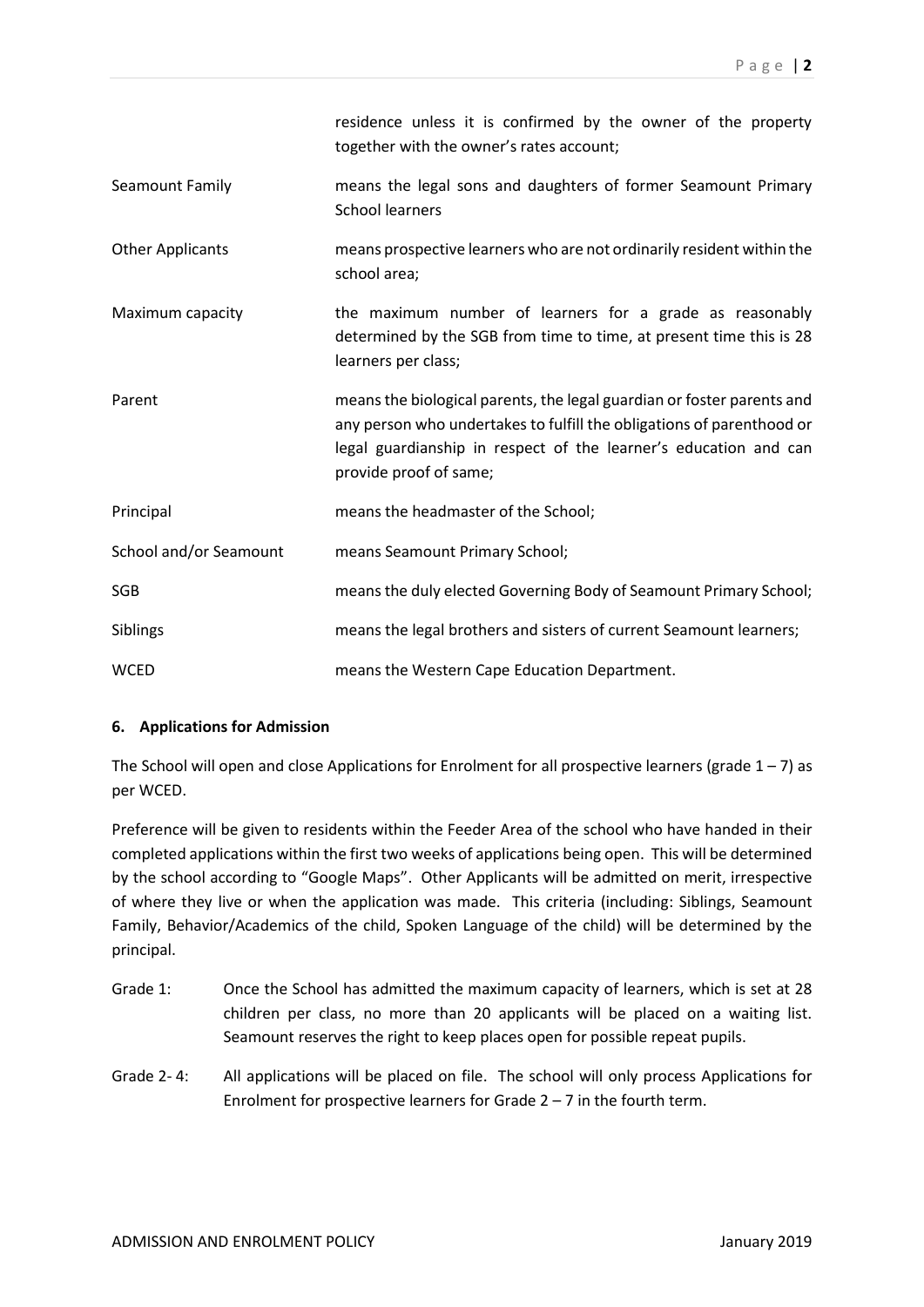#### **7. Application Process**

 The parents or guardian making application for admission of the prospective learner must obtain an Application Form from the School or use the WCED online application system to apply. Parents are encouraged to make use of WCED on-line applications. In the event that they are unable to access and print the on-line form, applicants may collect an application form from the school.

## Application form from the school:

The particulars of the applicant are recorded in a register at the school. Completed Application Forms must be returned to the School within the application timeline as stipulated by WCED. All supporting documents (as stated below) must be returned with the form.

#### On-line Applications:

The applicant follows the on-line process as laid out by WCED.

The application form is printed and returned to Seamount.

The Seamount on-line application page and the Information Form for the current school to complete will be given to the parent to return together with any outstanding supporting documents as listed below.

## **The following supporting documentation must be attached to all Applications:**

- o Copy of prospective learner's birth certificate;
- o Copies of ID documents of both parents or legal guardian or the parent assuming responsibility for the child;
- o Copy of prospective learner's immunization record;
- $\circ$  Proof of residence of the parent with whom the child resides utility bill less than 3 months old or current lease agreement or confirmed affidavit as aforementioned;
- $\circ$  Latest school report of prospective learner (If available Compulsory for Grade 2 7 applications);
- o Information Form from current school (supplied with application);
- o Non-South African Citizens must also submit:

Either

- Copy of valid study permit and passport of parents and prospective learner, and;
- Proof that the applicant can meet their financial obligation to the school by means of a bank stamped letter providing the applicants bank balance – the full annual fee will be required should the pupil be accepted, and;
- **Proof of medical cover.**
- NOTE: Initial application may be made without the study permit and the prospective learner may be admitted subject to the issuance of a valid study permit by the Department of Home Affairs.

Or

 Certified copy of Permanent Residence permit which includes the name of the prospective learner as a dependent of the named adult.